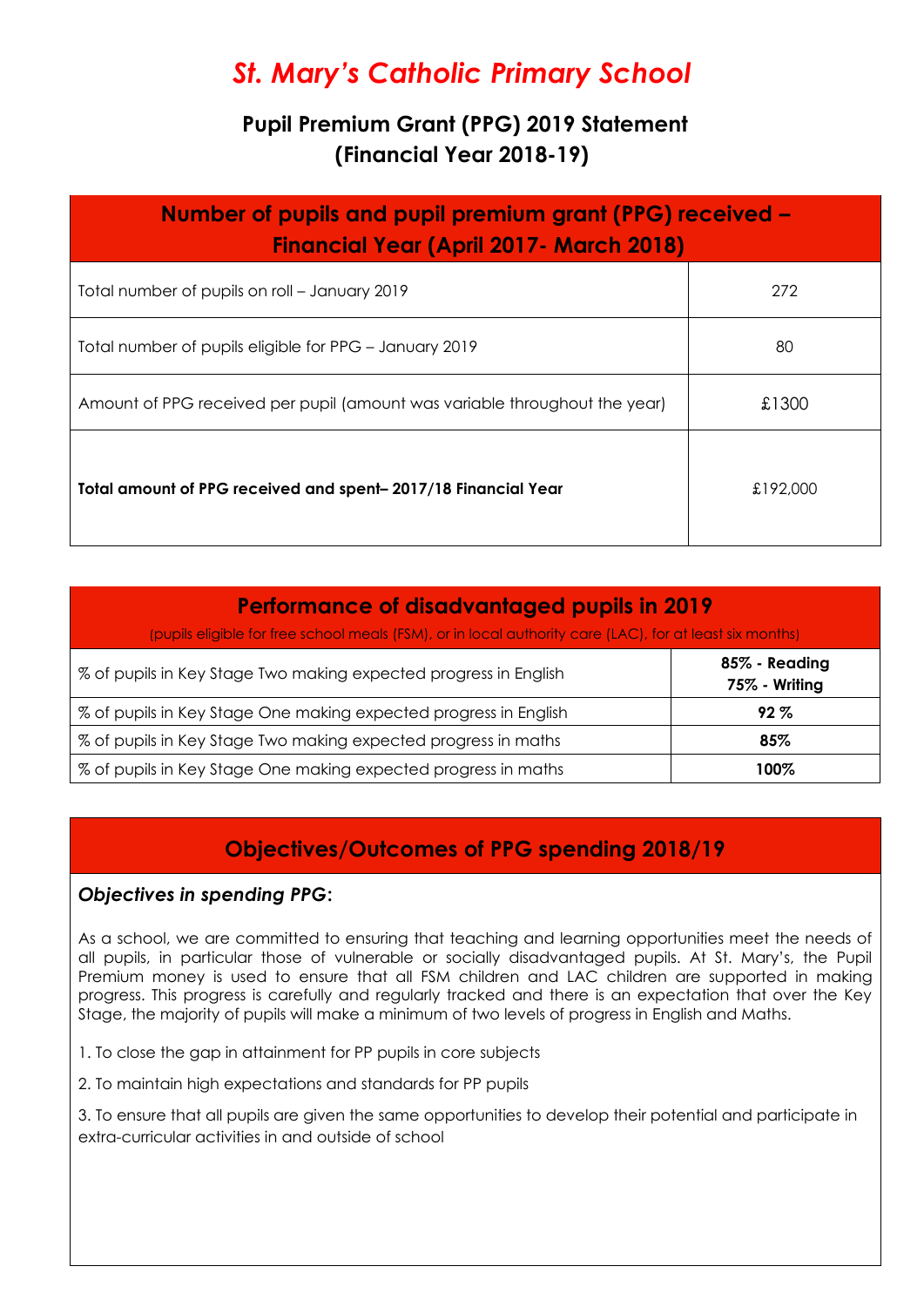#### *How the money was spent;*

- Booster lessons before and after school led by teachers and teaching and learning assistants to provide additional support for children across identified areas of learning
- Additional teaching intervention for identified year groups
- Additional teaching assistant support to deliver reading intervention
- Additional 1:1 tuition funding to support pupils across years 4, 5 and 6
- Provide Family Learning Workshops across the school
- Inclusion in Breakfast and Tea Time Club
- Inclusion in QPR Sport and Breakfast Club
- To enable the 'Everyday Magic Story Tellers' Project to continue across the Foundation Stage and Key Stage One to further develop and enhance children's communication and language as well as their overall confidence
- To subsidise places on many school trips and residential trips to enhance the curriculum and ensure that children are able to participate and experience new and challenging activities
- To subsidise breakfast club places and support improvements in punctuality and attendance
- To subsidise after school activities for children across the school so that they are given the same opportunities as others
- To aid inclusion and support children's well-being by providing subsidies for school uniform items
- To provide play and art therapist for vulnerable pupils
- To provide counselling where appropriate
- To provide Behaviour Support assistance where appropriate
- To provide specialist music provision in KS2

## *Outcomes for 2018-1***9**

## **Key Stage Two**

1) PP pupils continue to make the expected progress from Key Stage One to Key Stage Two, which is in line with non-PP pupils at St. Mary's.

This year the progress of the PP pupils was just below the national expectation for English and in line in Maths by the end of Key Stage Two.

|           | Reading | Writing | Maths |
|-----------|---------|---------|-------|
| <b>DD</b> | 85%     | 75%     | 83%   |
| Non PP    | 89%     | 85%     | 83%   |

(% of PP pupils from Year 6 who made the national expectation of expected progress between Key Stage 1 and Key Stage 2. This is also compared with Non-PP pupils)

2) The attainment of PP pupils is broadly in line or above that of non- PP pupils at the end of Key Stage Two. However, fewer PP children achieved above expectations in Reading and Maths.

|           | <b>National Expectation</b> |         |              | <b>Above National Expectation</b> |         |       |
|-----------|-----------------------------|---------|--------------|-----------------------------------|---------|-------|
|           | Reading                     | Writing | <b>Maths</b> | Reading                           | Writing | Maths |
| <b>PP</b> | 79%                         | 88%     | 83%          | 8%                                | 13%     | 4%    |
| Non-PP    | 80%                         | 90%     | 83%          | 23%                               | 10%     | 20%   |

# **Key Stage One (2018 figures)**

1) The attainment of PP pupils is above that of non-pupil premium children the national expectation in Reading, Writing and just below in Maths at the End of Key Stage One.

|        | <b>National Expectation-Level Expected</b> |         |              | <b>Above National Expectation</b> |         |              |
|--------|--------------------------------------------|---------|--------------|-----------------------------------|---------|--------------|
|        | Reading                                    | Writing | <b>Maths</b> | Reading                           | Writina | <b>Maths</b> |
| PP     | 87%                                        | 87%     | 87%          | $3\%$                             | 0%      | 20%          |
| Non-PP | 84%                                        | 84%     | 88%          | 28%                               | 8%      | 36%          |